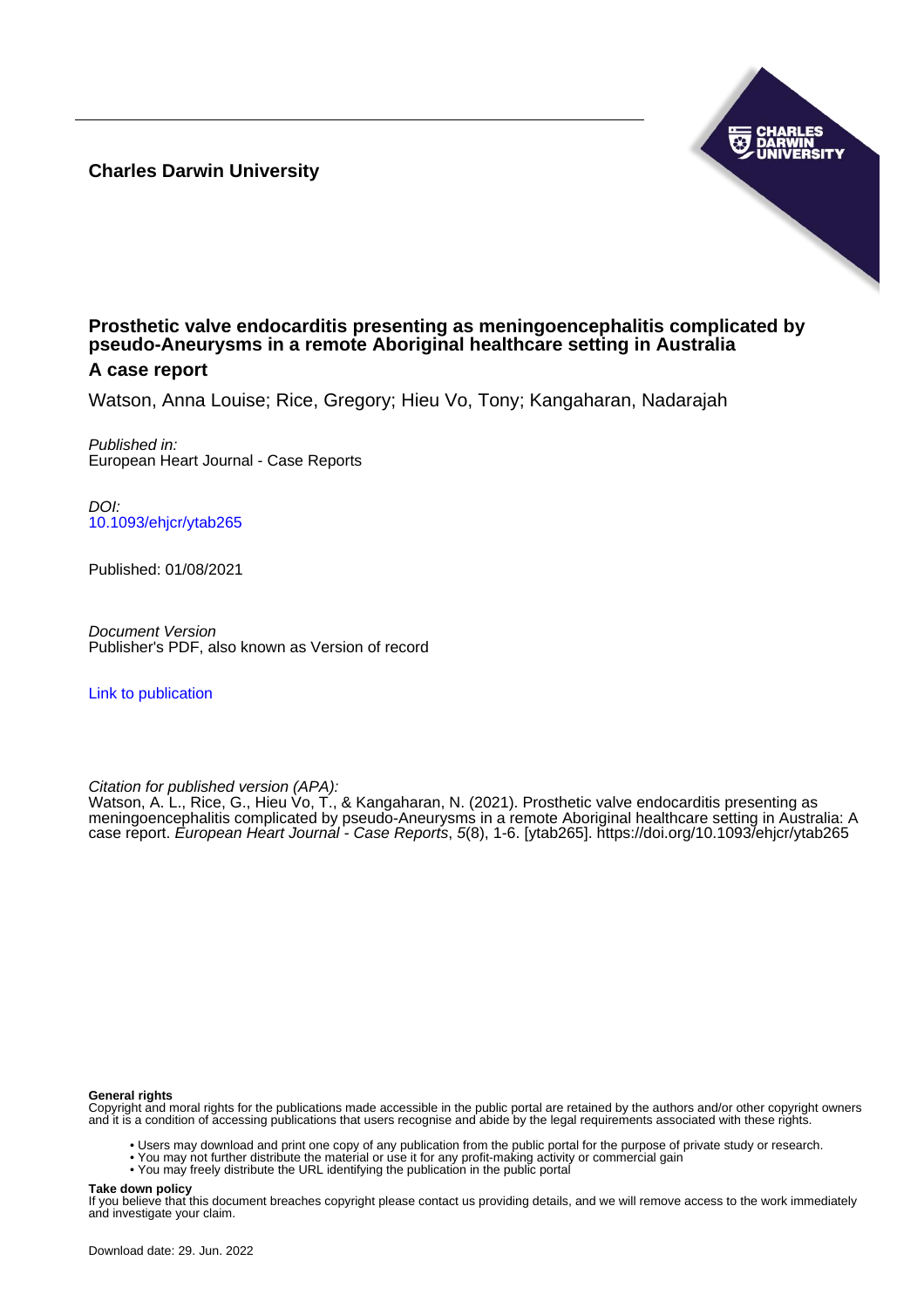

# Prosthetic valve endocarditis presenting as meningoencephalitis complicated by pseudo-aneurysms in a remote Aboriginal healthcare setting in Australia: a case report

# Anna Louise Watson <sup>1</sup> \*, Gregory Rice <sup>2</sup> , Tony Hieu Vo1,3 and Nadarajah Kangaharan <sup>1,4,5</sup>

<sup>1</sup>Royal Darwin Hospital, 105 Rockland Drive, Tiwi, Northern Territory 0810, Australia; <sup>2</sup>Flinders Medical Centre, Flinders Drive, Bedford Park, South Australia 5042, Australia <sup>3</sup>Gold Coast University Hospital, 1 Hospital Blvd, Southport, Queensland 4215, Australia; <sup>4</sup>Menzies School of Health Research, 58 Rocklands Drive, Tiwi, Northern Territory 0810, Australia; and <sup>5</sup>Flinders University, Nightingale Road, Tiwi, Northern Territory 0810, Australia

For the podcast associated with this article, please visit<https://academic.oup.com/ehjcr/pages/podcast>

Received 21 September 2020; first decision 14 January 2021; accepted 27 April 2021

| <b>Background</b>   | The Australian Aboriginal population has a high burden of cardiac conditions predisposing patients to infective<br>endocarditis. Pseudo-aneurysms are a rare and potentially fatal complication of both prior valvular surgery and<br>endocarditis.                                                                                                                                                                              |
|---------------------|----------------------------------------------------------------------------------------------------------------------------------------------------------------------------------------------------------------------------------------------------------------------------------------------------------------------------------------------------------------------------------------------------------------------------------|
| <b>Case summary</b> | A 31-year-old female with a history of bicuspid aortic valve requiring valve replacement presented with meningo-<br>encephalitis. Transoesophageal echo and positive blood cultures for Staphylococcus aureus confirmed prosthetic<br>valve endocarditis (PVE). Aortic root mycotic pseudo-aneurysms developed during antimicrobial therapy and two<br>large pseudo-aneurysms remain post-redo valve, root and arch replacement. |
| <b>Discussion</b>   | Complications associated with PVE are common, especially due to S. aureus. Redo cardiac surgery is high risk, per-<br>cutaneous treatments may be technically difficult due to altered post-operative anatomy, and medication adherence<br>issues and lack of healthcare engagement further compromise optimal care in this patient population.                                                                                  |
| <b>Keywords</b>     | Bioprosthetic valve • Infective endocarditis • Mycotic aneurysm • Pseudo-aneurysm • Aboriginal •<br>Meningoencephalitis • Case report                                                                                                                                                                                                                                                                                            |

### Learning points

- The Australian Aboriginal population has a high burden of rheumatic and congenital heart disease, often requiring valvular surgery which all predispose to infective endocarditis.
- Maintain a high suspicion for staphylococcal prosthetic valve endocarditis complications and antimicrobial therapy alone may fail; hence individualised multidisciplinary management plans are essential.
- Pseudo-aneurysms are a potentially fatal complication and can be anatomically challenging to correct.

<sup>\*</sup> Corresponding author. Tel: þ61437150785, Email: a\_hart89@hotmail.com

Handling Editor: Francesco Giannini

Peer-reviewers: Walid Elmahdy and Andreas Mitsis

Compliance Editor: Hibba Kurdi

Supplementary Material Editor: Nida Ahmed

V<sup>C</sup> The Author(s) 2021. Published by Oxford University Press on behalf of the European Society of Cardiology.

This is an Open Access article distributed under the terms of the Creative Commons Attribution Non-Commercial License ([http://creativecommons.org/licenses/by-nc/4.0/](Undefined namespace prefix
xmlXPathCompOpEval: parameter error
xmlXPathEval: evaluation failed
)), which permits non-commercial re-use, distribution, and reproduction in any medium, provided the original work is properly cited. For commercial re-use, please contact journals.permissions@oup.com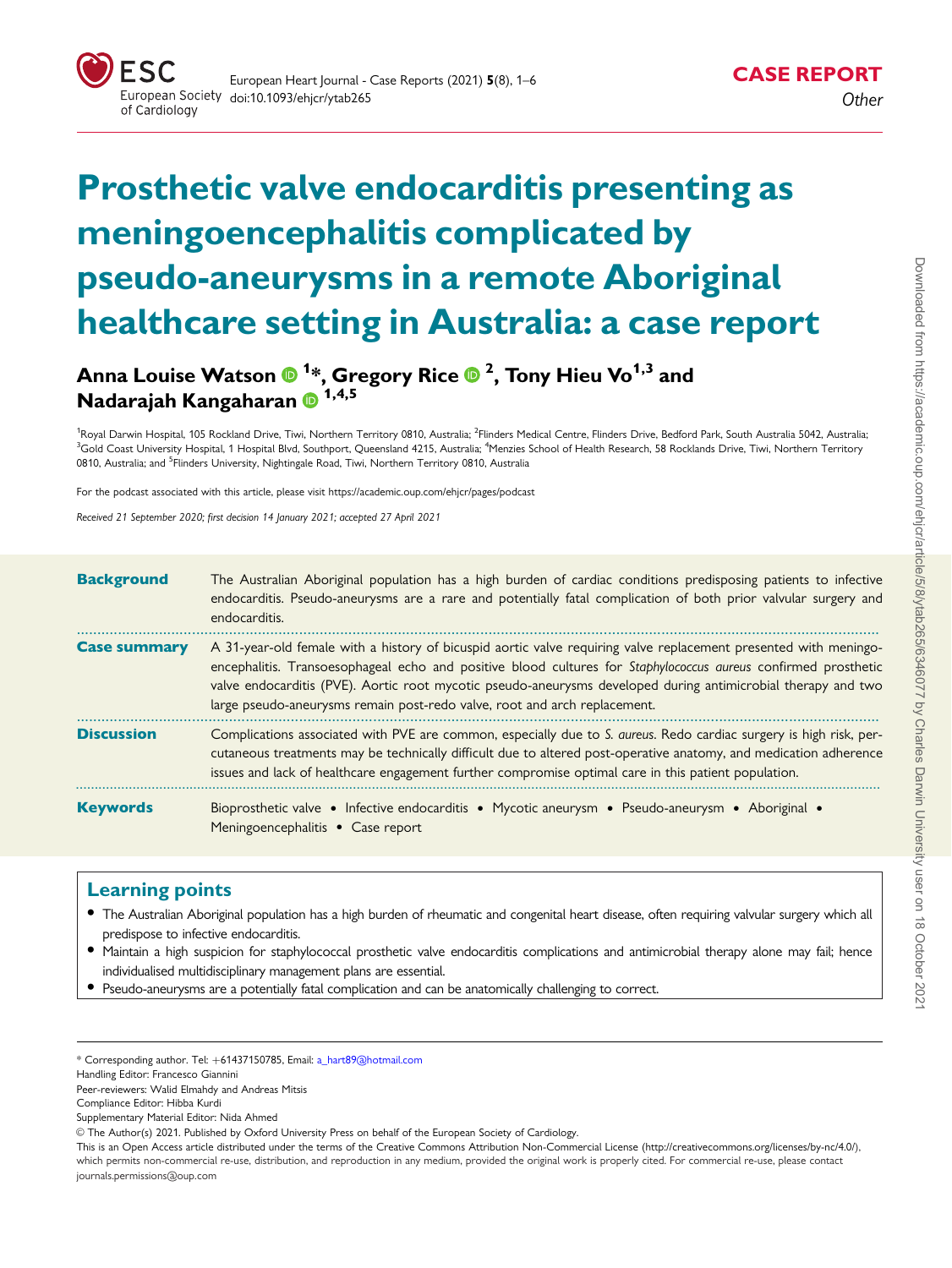## <span id="page-2-0"></span>Introduction

Prosthetic valve endocarditis (PVE) is a serious condition associated with poor outcomes. Aboriginal Australians frequently require valve surgery due to rheumatic heart disease (RHD), infective endocarditis (IE), or congenital heart disease (CHD). The Northern Territory (NT) of Australia has a high prevalence of RHD affecting 2% of the Aboriginal population, who also have a 2.6 times higher risk of CHD than the non-Aboriginal population, with a bicuspid aortic valve (AV) occurring most commonly.<sup>1,2</sup>

We aim to describe a complex case of PVE in a young Aboriginal woman presenting as meningoencephalitis complicated by septic emboli, mycotic aneurysms, and suboptimal adherence with antibiotics, as well as follow-up challenges due to geographic isolation and complex psychosocial dynamics.

# **Timeline**

| 2003        | Diagnosed with congenital bicuspid aortic valve (AV)<br>at age 15.  |
|-------------|---------------------------------------------------------------------|
| 2016        | AV and ascending aortic root replacement with                       |
|             | biventricular pacemaker (PPM) inserted at age 27.                   |
| 2019, Day 0 | A 31-year-old female presented with 1 week of head-                 |
|             |                                                                     |
|             | aches, fevers, and confusion.                                       |
| Day 1       | Aeromedical retrieval from remote community to                      |
|             | Northern Territory (NT) tertiary hospital. Initially                |
|             | treated as meningoencephalitis.                                     |
| Day 3       | Blood cultures positive for methicillin-resistant                   |
|             | Staphylococcus aureus and transoesophageal echo-                    |
|             | cardiogram confirming aortic prosthetic valve                       |
|             | endocarditis (PVE).                                                 |
| Day 6       | Cardiac Case Conference with surgical interstate                    |
|             | centre with consensus for medical treatment with                    |
|             | a minimum of 6 weeks IV flucloxacillin 2 g Q4H                      |
|             | and rifampicin 450 mg PO BD.                                        |
| Day 15      | Craniotomy and drainage of brain abscess culturing S.               |
|             | aureus.                                                             |
| Day 42      | Baseline positron emission tomography-fluorodeoxy-                  |
|             | glucose (PET-FDG) consistent with PVE.                              |
| Day 45-48   | Imaging showing para-valvular and peri-aortic abscess               |
|             | formation and bilateral pseudo-aneurysms.                           |
| Day 50      | Aeromedical transfer to interstate cardiothoracic                   |
|             | surgery facility.                                                   |
| Day 56      | Redo-bioprosthetic aortic valve replacement (AVR),                  |
|             |                                                                     |
|             | aortic root replacement, and PPM and leads ex-                      |
|             | plantation. PPM re-inserted 6 days later. Planned                   |
|             | for a further 6 weeks IV flucloxacillin and rifampicin<br>post AVR. |
| Day 74      | Returned to NT hospital.                                            |
| Day 88      | Discharged against medical advice and lost to follow-               |
|             | up.                                                                 |
|             | Continued                                                           |

| Day 115 | Presented to remote community clinic, well, com-    |
|---------|-----------------------------------------------------|
|         | menced high-dose oral dicloxacillin and rifampicin. |
| Day 124 | PET-FDG with no AVR or extra-cardiac uptake and     |
|         | computed tomography coronary angiogram              |
|         | (CTCA) showing two pseudo-aneurysms stable in       |
|         | size.                                               |
| Day 194 | CTCA showing two pseudo-aneurysms essentially       |
|         | unchanged from previous study.                      |
| Day 417 | Transthoracic echocardiogram showing normal bio-    |
|         | prosthetic valve function.                          |

## Case presentation

A 31-year-old Aboriginal female was referred from a remote community in the NT with 1 week of headaches, fevers, confusion, and seizures. She was diagnosed with a bicuspid AV at age 15 with progression to severe stenosis and regurgitation, and development of a 4.7 cm aneurysm of the ascending aorta requiring surgery at age 27. She underwent bioprosthetic aortic valve replacement [AVR, (21 mm St Jude Medical Epic)] and replacement of the ascending aorta with a 20 mm Dacron graft (Maquet Intergard); a dual-chamber pacemaker (PPM) was inserted post-operatively for complete heart block. Concurrent comorbidities included type 2 diabetes mellitus, hypertension, and smoking with suboptimal adherence to metformin, bisoprolol, and aspirin. There was no history of intravenous drug use.

On presentation, she was hypotensive (82 mmHg systolic) with a pulse rate of 80/min, oxygen saturation of 100%, respiratory rate of 22/min, and febrile at 40.1°C with a Glasgow Coma Scale of 14. There were no peripheral stigmata of IE.

She received fluid resuscitation, vasopressor support and broadspectrum antibiotics prior to aeromedical transfer to a tertiary hospital (with no onsite cardiac surgery) 1000 km away.

Initial pathology demonstrated a normocytic anaemia [haemoglobin (Hb) 113 g/L, mean corpuscular volume (MCV) 83 fL], elevated C-reactive protein (CRP) 320 mg/L and normal white cell count (WCC) 6.7  $\times$  10<sup>9</sup>/L. Lumbar puncture results suggested bacterial meningitis with a neutrophilic pleocytosis; gram stain and cultures were unremarkable. Computed tomography (CT) demonstrated multi-organ septic emboli with cerebral, kidney, and radial artery involvement.

The patient required intensive care unit admission for management of septic shock; antibiotics were subsequently rationalised to IV flucloxacillin 2 g Q4H once Staphylococcus aureus was isolated from blood cultures. Combination therapy with gentamicin and rifampicin was avoided given the paucity of evidence supporting better outcomes and concerns for additional toxicity, antimicrobial resistance, and drug interactions.<sup>3</sup> In addition, she received treatment for hyperglycaemia, anaemia (Hb 62 g/L) requiring red blood cell transfusion and diuresis for biventricular heart failure. There was no evidence of bleeding and the normocytic anaemia was attributed to chronic inflammation and subsequent haemodilution.

Electrocardiogram showed sinus rhythm with ventricular pacing and left bundle branch block. Cardiac imaging revealed a small (<0.5 cm)

. . . . . . . . . . . . . . . . . . . . . . . . . . . . . . . . . . . . . . . . . . . . . . . . . . . . . . . . . . . . . . . . . . . . . . . . . . . . . . . . . . . . . . . . . . . . . . . . . . . . . . . . . . . . . . . . . . . . . . . . . . . . . . .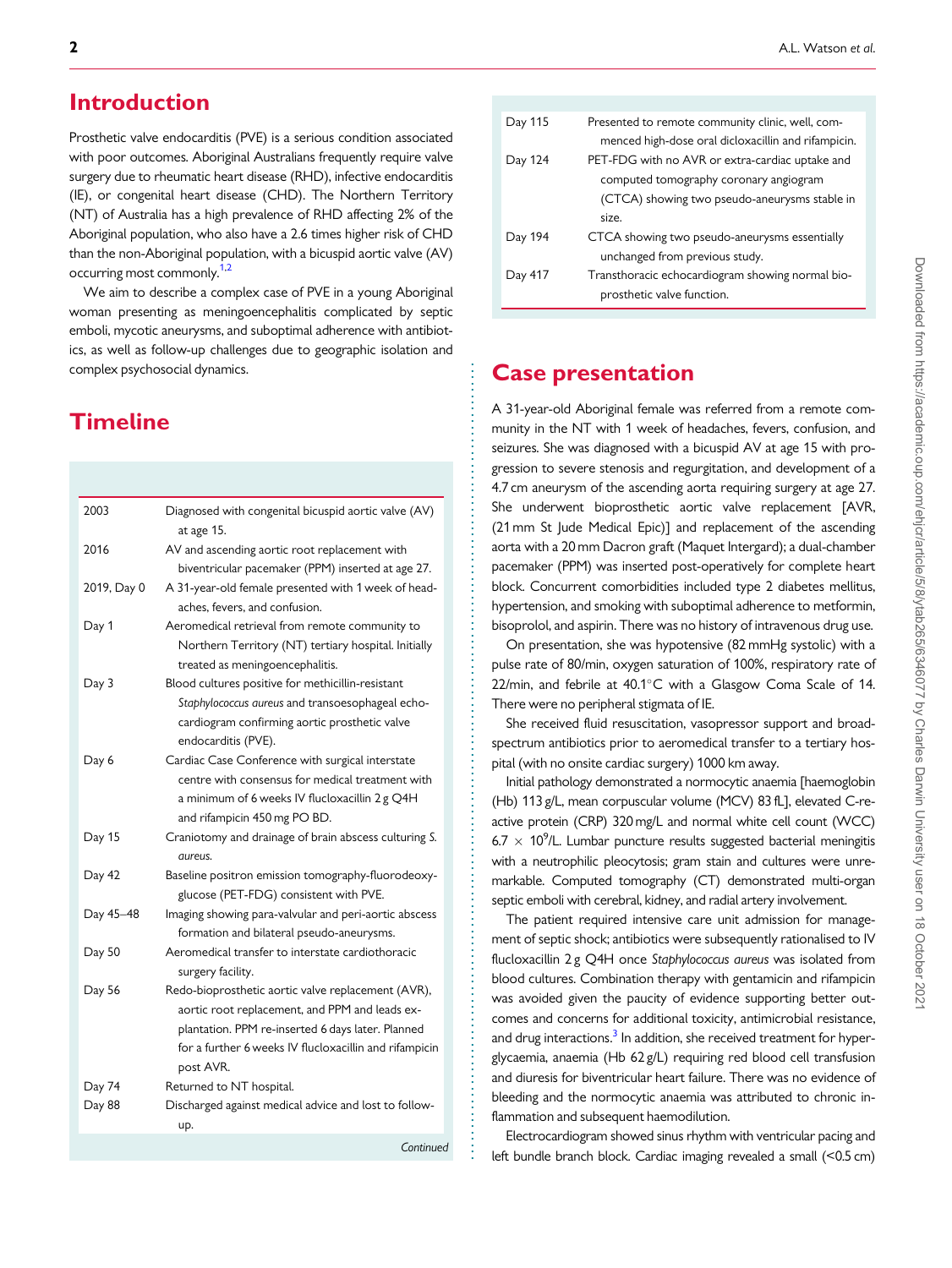

Figure 1 Computed tomography/fluorodeoxyglucose-positron emission tomography images (A and B) showing abnormal fluorodeoxyglucose uptake in keeping with aortic prosthetic valve endocarditis with mild aortic root graft uptake on day 42, prior to redo-aortic valve replacement. (C and D) Coronal and sagittal imaging 68 days post-redo aortic valve and root replacement with absent prosthetic material fluorodeoxyglucose uptake confirming eradication of infection.

. . . . . . . . . . . . . . . . . . . . . . . . . . . . . . . . . . . . . . . . . . . . . . . . . . . . . . . . . . . . . . . . . . . . . . . . . . . . . . . . . . . . . . . . . . . . . . .

. mobile echodensity on the bioprosthetic AVR consistent with a vegetation without aortic root abscess formation or para-valvular regurgitation. No obvious vegetations were seen on the PPM leads.

On day 6, magnetic resonance imaging brain confirmed multiple cerebral infarcts and associated meningeal enhancement.

The case was discussed at the multi-disciplinary Cardiac Case Conference (CCC) with the supporting interstate cardiac surgical centre with a consensus recommendation for non-surgical management.

On day 13, CT brain showed an evolving left frontal lobe cerebral abscess, requiring neurosurgical intervention with drainage of a 30  $\times$  $40 \times 20$  mm abscess culturing S. aureus.

Repeat transthoracic echocardiogram (TTE) was unchanged and the patient remained clinically stable. Rifampicin 450 mg Q12H was added for adjuvant biofilm activity however she discharged against medical advice (DAMA) from the ward on several occasions resulting in interruptions to the IV flucloxacillin and oral rifampicin.

On day 41, a fluorodeoxyglucose-positron emission tomography (FDG-PET) was performed to establish baseline activity prior to completion of antibiotic therapy (Figure 1).

On day 45, a follow-up TTE revealed new mild paravalvular aortic incompetence and abnormal Doppler flow external to the aortic root ([Figure 2](#page-4-0)). Transoesophageal echocardiogram (TOE) demonstrated formation of two pseudo-aneurysms in the aortic root, one involving the left coronary sinus adjacent to the left main coronary artery (LMCA), and one adjacent to the right coronary cusp above the right coronary artery ([Figure 3](#page-4-0)). CT coronary angiogram (CTCA) confirmed para-valvular and peri-aortic abscess formation and bilateral pseudo-aneurysms ([Figure 4](#page-5-0)). Repeat blood cultures remained negative. She was urgently transferred to the interstate cardiac surgical centre 3000 km away.

On day 56, she underwent cardiac surgery involving explantation of the previous AV bioprosthesis, aortic graft and PPM, debridement and patch reconstruction of the aortic root with decellularized bovine pericardium, AVR (19 mm Edwards LifeSciences Inspiris Resilia bioprosthesis) and replacement of ascending aorta and hemi-arch. Post-bypass TOE revealed a residual pseudo-aneurysm under the left coronary sinus; as the surgical procedure was already prolonged and complex, this was left alone for consideration of percutaneous interventional closure in the near future. A new dual-chamber PPM was inserted 6 days later.

While initially planned for 6 weeks of post-operative IV flucloxacillin 2 g Q4H and oral rifampicin 450 mg Q12H, antibiotic duration was shortened by 11 days due to DAMA.

She presented to a remote clinic 27 days later and remained clinically well. She was commenced on high-dose oral dicloxacillin and rifampicin until repeat cardiac imaging could be performed. On day 123, an FDG-PET showed no AVR or extra-cardiac uptake (Figure 1). CTCA showed two pseudo-aneurysms ([Figure 5](#page-5-0)). The findings were discussed at the CCC; consensus was that the pseudo-aneurysms did not have suitable anatomy for percutaneous closure and that further surgery was prohibitively high risk, and serial monitoring was planned. Inflammatory markers were normal and antibiotics were ceased.

The two pseudo-aneurysms have remained stable in size on CTCA at two and four months after surgery and TTE 1-year post-AVR showed normal bioprosthetic valve function. The patient was recommended to have 3- to 6-monthly clinical review with TTE, PPM interrogation and CTCA; unfortunately, she has failed to attend these and follow-up has been inconsistent. Her last specialist review and TTE were in July 2020, and her most recent PPM interrogation was in early 2021. CTCA is overdue and attempts have been made to facilitate this through care coordinators.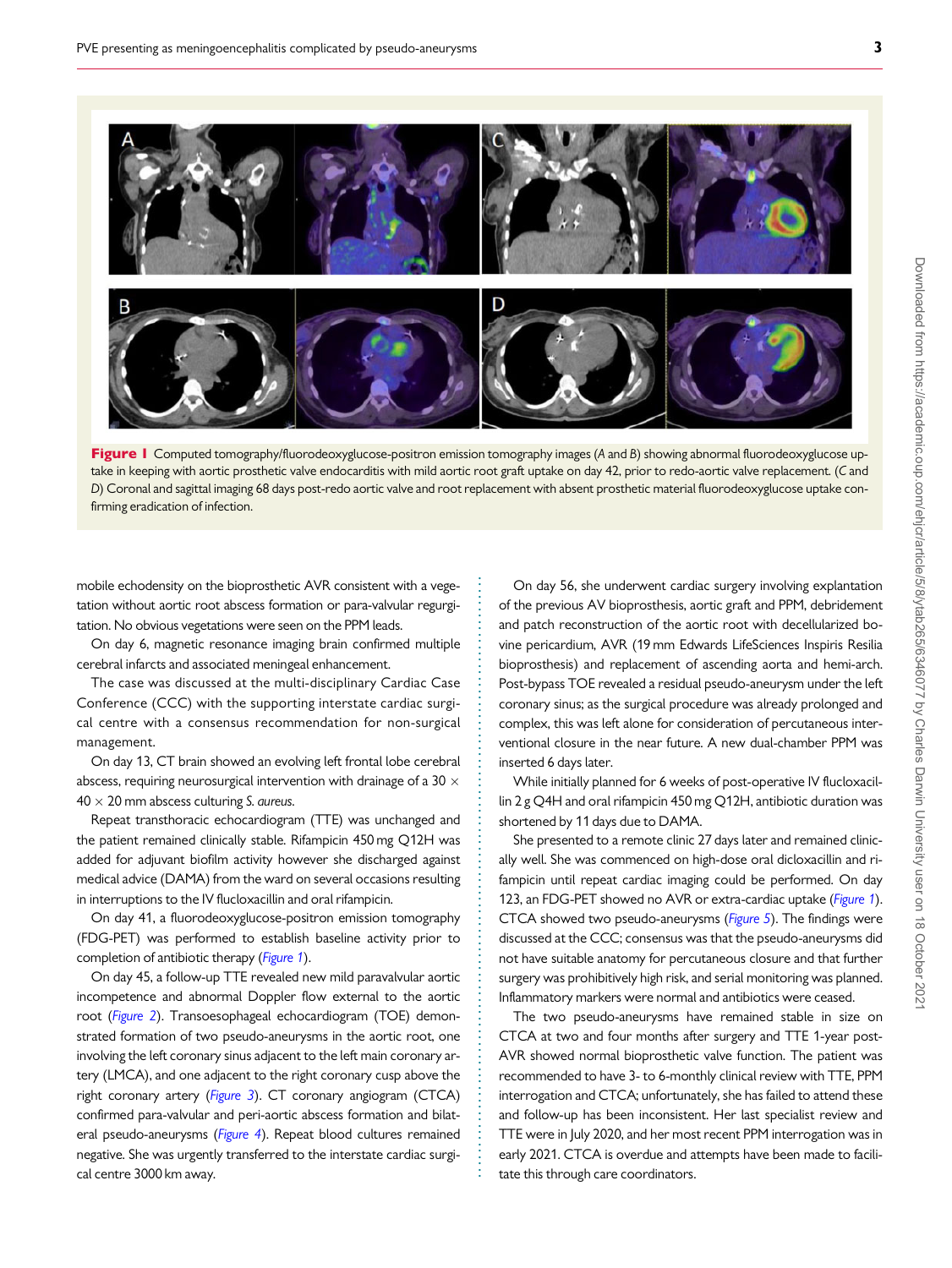<span id="page-4-0"></span>

Figure 2 Pre-operative transthoracic echocardiogram of mycotic/pseudo-aneurysm. (A) Parasternal long axis. (B) Apical three chamber. Yellow arrow pointing to mobile echo density suggestive of mycotic pseudo-aneurysm. Ao Root, aortic root; AVR, aortic valve replacement; LA, left atrium; LV, left ventricle; MV, mitral valve.



Figure 3 Pre-operative mid-oesophageal long-axis view transoesophageal echocardiogram of the aortic root mycotic/pseudo-aneurysm and abscess (yellow arrows). (A) Without colour Doppler showing an aortic root mycotic aneurysm with and abscess. (B) With colour Doppler showing flow velocities within the aneurysm. There is also an associated mild paravalvular aortic incompetence. Ao Root, aortic root; AV, aortic valve; LV, left ventricle.

. . . . . . . . . . . . . . . . . . . . . . .

# **Discussion**

Staphylococcus aureus PVE has a mortality rate in excess of 45% and surgical intervention is a class IIa recommendation. $4,5$  $4,5$  In this patient, redo surgery was not initially performed given the complexity and risk involved with the procedure, the lack of an absolute indication for intervention and the risk of neurological complication given recent drainage of a brain abscess.

This patient developed both cerebral and mycotic aortic root abscesses despite appropriate antimicrobial therapy illustrating the need to maintain a high suspicion for complications and a low threshold to investigate, especially when prosthetic valves and PPMs are retained. Brief interruptions to antimicrobial therapy due to DAMA may have also contributed to a failure of therapy. Fifty percent of S. aureus isolates in NT carry the virulence factor Panton-Valentine leucocidin which is associated with disease in younger patients and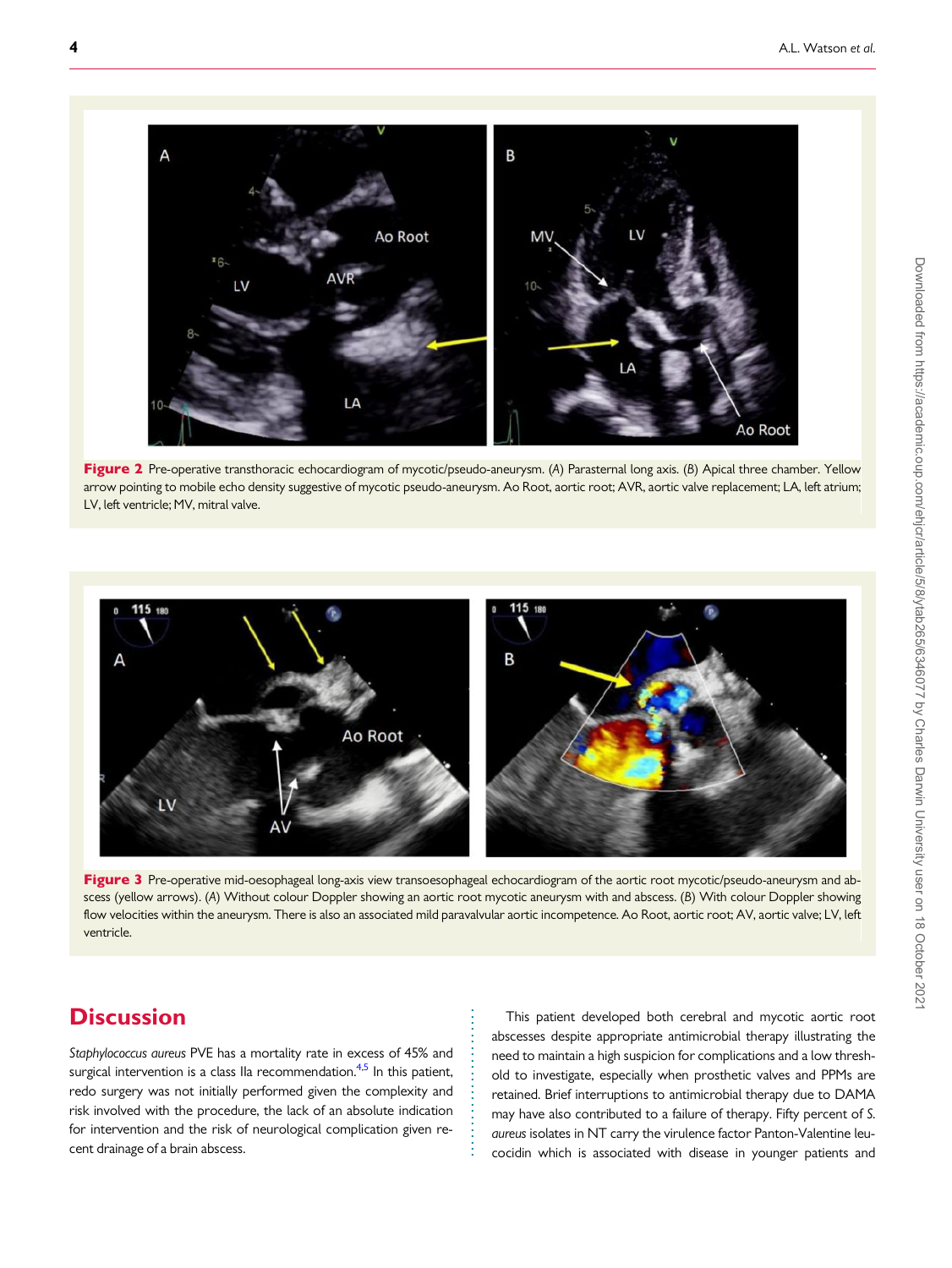<span id="page-5-0"></span>

Figure 4 Pre-operative computed tomography coronary angiogram image of mycotic aneurysms and para-aortic abscess. Abnormal aortic appearance with outpouching of both right and left coronary cusps resulting in abnormal cavity consistent with 'mycotic aneurysms'. There is also a para-aortic thickening and extravasation of contrast suggestive of 'para-aortic abscess' formation. Abs, abscess; Asc A, ascending aorta; AV, aortic valve; LMCA, left main coronary artery; LV, left ventricle; MA, mycotic aneurysms; RCA, right coronary artery.

extensive pyogenic complications, increasing the likelihood of con-servative treatment failure.<sup>[6](#page-6-0)</sup>

Pseudo-aneurysms are a complication of PVE and can result in rupture, thromboembolism, compression of nearby structures and infection[.7](#page-6-0) The initial pseudo-aneurysms could not be treated percutaneously due to the need to explant all of the adjacent infected prosthetic material. Despite extensive debridement and patch reconstruction of this area, there was a residual pseudo-aneurysm here after surgery, probably due to partial dehiscence of the patch during implantation of the new bioprosthesis, in the context of extreme friability of the infected native tissue. This residual posterior pseudoaneurysm lies adjacent to the LMCA but has remained stable on serial imaging, as has the other residual pseudo-aneurysm more anteriorly.

It is hoped that these areas are now sterile and may be amenable to future percutaneous treatment. At present this is felt to be not indicated, both on the basis of stable appearance and a degree of unfavourable anatomy for this approach. Options for percutaneous treatment include endovascular coils, occluder devices such as those used for closure of septal defects, and vascular plugs. $8-10$  $8-10$  Each of these carries certain technical limitations and risks, and the interventional cardiology advice in this case was that the risk currently outweighed the potential benefit. Surgical repair is also an option but would require explantation of the new aortic bioprosthesis to facilitate closure of the pseudo-aneurysms, and this was also felt to be prohibitively high risk at present.

This young woman's prognosis remains guarded. A third open heart surgery is highly likely given the expected development of bioprosthetic structural valve degeneration.<sup>11</sup> Ideally this would involve implantation of a mechanical prosthesis given her young age and superior valve durability, however life-long warfarin therapy can be



Figure 5 Post-operative computed tomography coronary angiogram image of mycotic aneurysms and redo aortic valve replacement. Outpouching from the right coronary cusp resulting in abnormal cavity consistent with previously 'mycotic or pseudo-aneurysm' measuring maximum length 13 mm and diameter 6 mm. Another pseudo-aneurysm can be seen arising below the aortic valve (left ventricular outflow tract) and outpouching towards the left main coronary artery measuring in length 23 mm, width 15 mm, and narrow neck 3 mm. Asc A, ascending aorta; AVR, aortic valve replacement (bioprosthetic); LMCA, left main coronary artery; LV, left ventricle; MA, mycotic aneurysms.

challenging in the remote settings due to variety of factors including adherence and access to testing as in this case.<sup>12</sup> If there is rapid expansion of the pseudo-aneurysms prior to this, earlier and possibly emergency intervention may be required.

# Lead author biography



. . . . . . . . . . . . . . . . . . . .

. . . . . . . . . . . . . . . . . . . . . . . . . . . . . . . . . . . . . . . . . . . . . . . . . . . . . . . . . . . . . . . . . . . . . . . . . . . . . . . . . . . . . . . . . . . .

. . . . . . . . . . . . . . . . . . . . . . . . . . . . . . . . . . . . . . . . . . . . . . . . . . . . . . . . . . . .

Anna Watson is advanced trainee registrar specializing in general medicine and infectious diseases working at the Royal Darwin Hospital located in the Top End of the Northern Territory of Australia. I have a particular interest in Aboriginal health as well as ensure health equity to patients living in remote Australia.

## Supplementary material

[Supplementary material](https://academic.oup.com/ehjcr/article-lookup/doi/10.1093/ehjcr/ytab265#supplementary-data) is available at European Heart Journal - Case Reports online.

Slide sets: A fully edited slide set detailing this case and suitable for local presentation is available online as [Supplementary data](https://academic.oup.com/ehjcr/article-lookup/doi/10.1093/ehjcr/ytab265#supplementary-data).